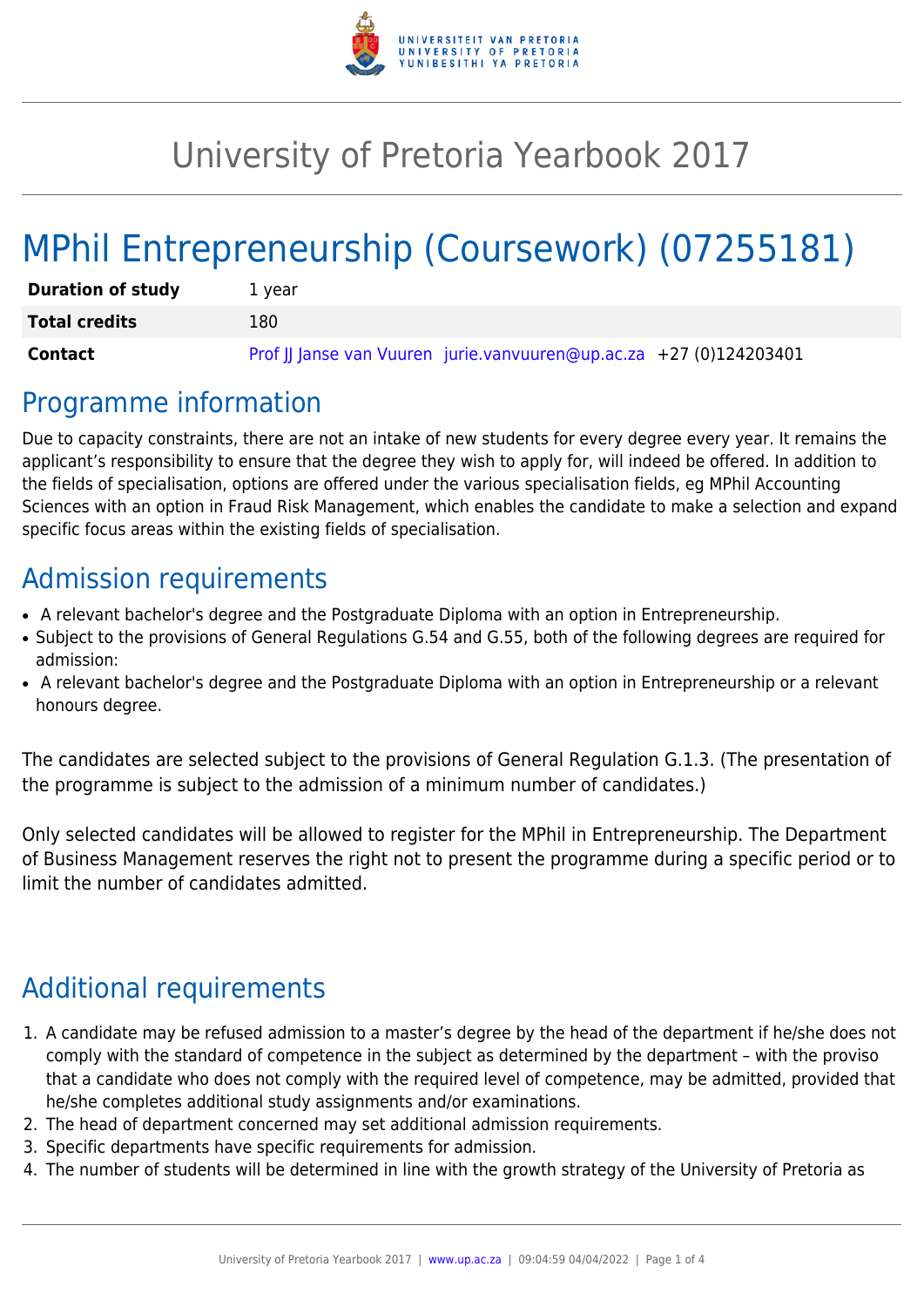

approved by the Executive.

- 5. Allowance will be made for the diversity profile of students.
- 6. A completed Postgraduate Diploma in Economic and Management Sciences can also be considered for admission to the Master's programme in Entrepreneurship.

### Other programme-specific information

#### **Presentation method**

The programme is presented by means of contact and online sessions. During each semester, there will be six contact sessions. Attendance at these contact sessions is compulsory.

### Examinations and pass requirements

An examination paper is written in each of the modules and a minimum of 50% should be obtained. A subminimum of 40% in each module is required. Candidates must pass all modules, including the research article to qualify for the MPhil Entrepreneurship degree.

There are no supplementary examinations.

### Research information

#### **Dissertations/mini-dissertations/research reports, curricula and modules**

- 1. The degree programme requires that a dissertation/mini-dissertation/research article must be submitted in a field of study chosen from the fields covered for the honours degree, provided that the Dean may, on the recommendation of the head of department concerned, approve the replacement of the required dissertation by the successful completion of a prescribed number of module credits and a mini-dissertation/research article.
- 2. Information on modules, credits and syllabi is available, on request, from the head of department concerned.
- 3. A module in Research Methodology is compulsory in all programmes. The Dean may, on the recommendation of the head of department concerned, waive the prerequisites.
- 4. Sufficient number of bound copies of the thesis/dissertation must be submitted to the Head: Student Administration for examination, after permission is granted by the supervisor.

#### **Article for publication**

A dean may require, before or on submission of a dissertation, the submission of a draft article for publication to the supervisor. The draft article should be based on the research that the student has conducted for the dissertation and be approved by the supervisor concerned. The supervisor should then have the opportunity to take the paper through all the processes of revision and resubmission as may be necessary and/or appropriate in order to achieve publication.

#### **Submission of dissertation**

A dissertation is submitted to the Head: Student Administration, before the closing date for the various graduation ceremonies as announced annually.

For examination purposes, a student must, in consultation with the supervisor, submit a sufficient number of bound copies of the dissertation, printed on good quality paper and of good letter quality, to the Head: Student Administration. Permission to submit the dissertation in unbound form may be obtained from the supervisor concerned on condition that a copy of the final approved dissertation is presented to the examiners in bound format or electronic format.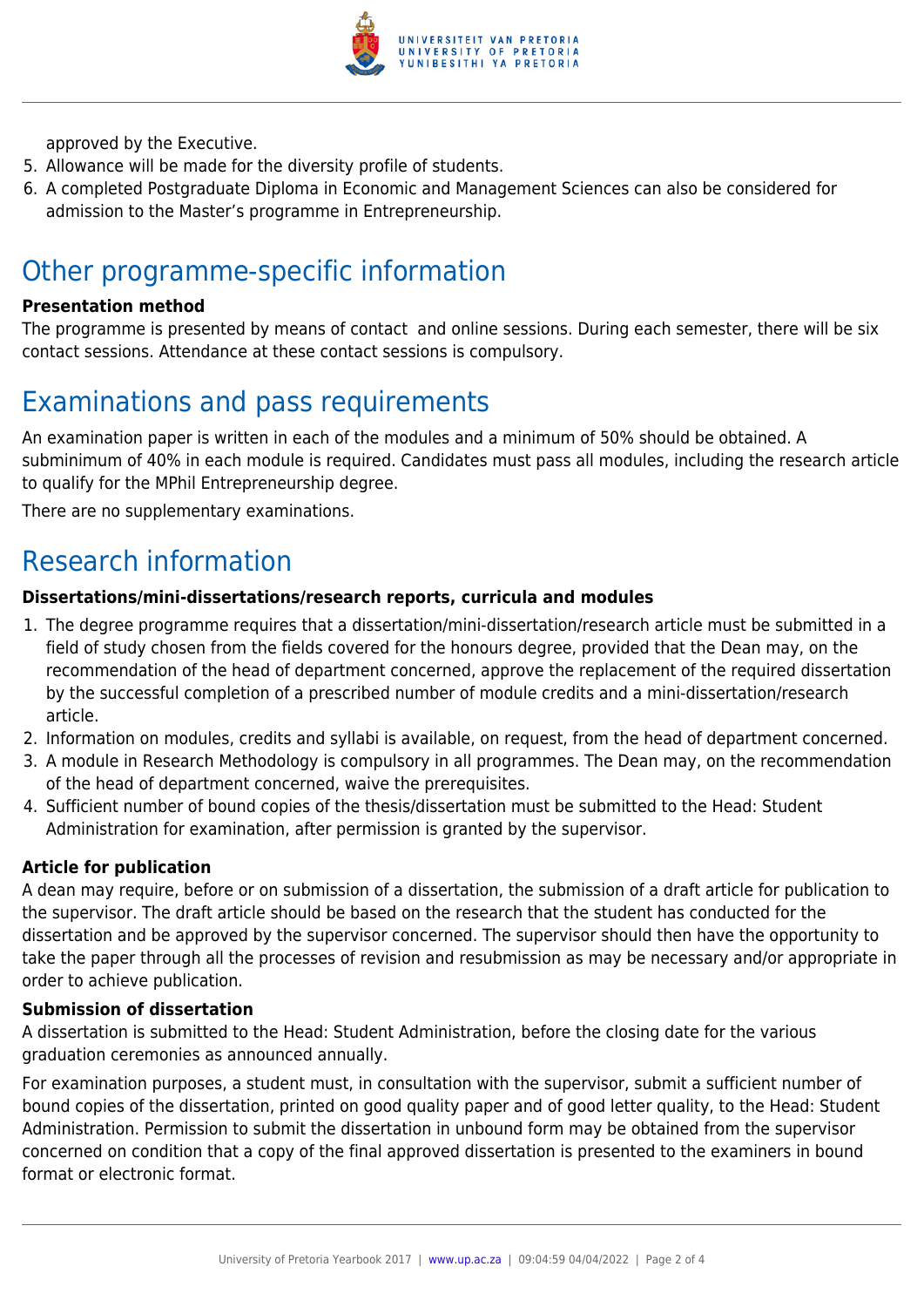

In addition to the copies already mentioned, each successful student must submit a bound paper copy as well as two electronic copies of the approved dissertation to the Head: Student Administration in the format specified by the faculty and in accordance with the minimum standards set by the Department of Library Services, before 15 February for the Autumn graduation ceremonies and before 15 July for the Spring graduation ceremonies, failing which the degree will only be conferred during a subsequent series of graduation ceremonies.